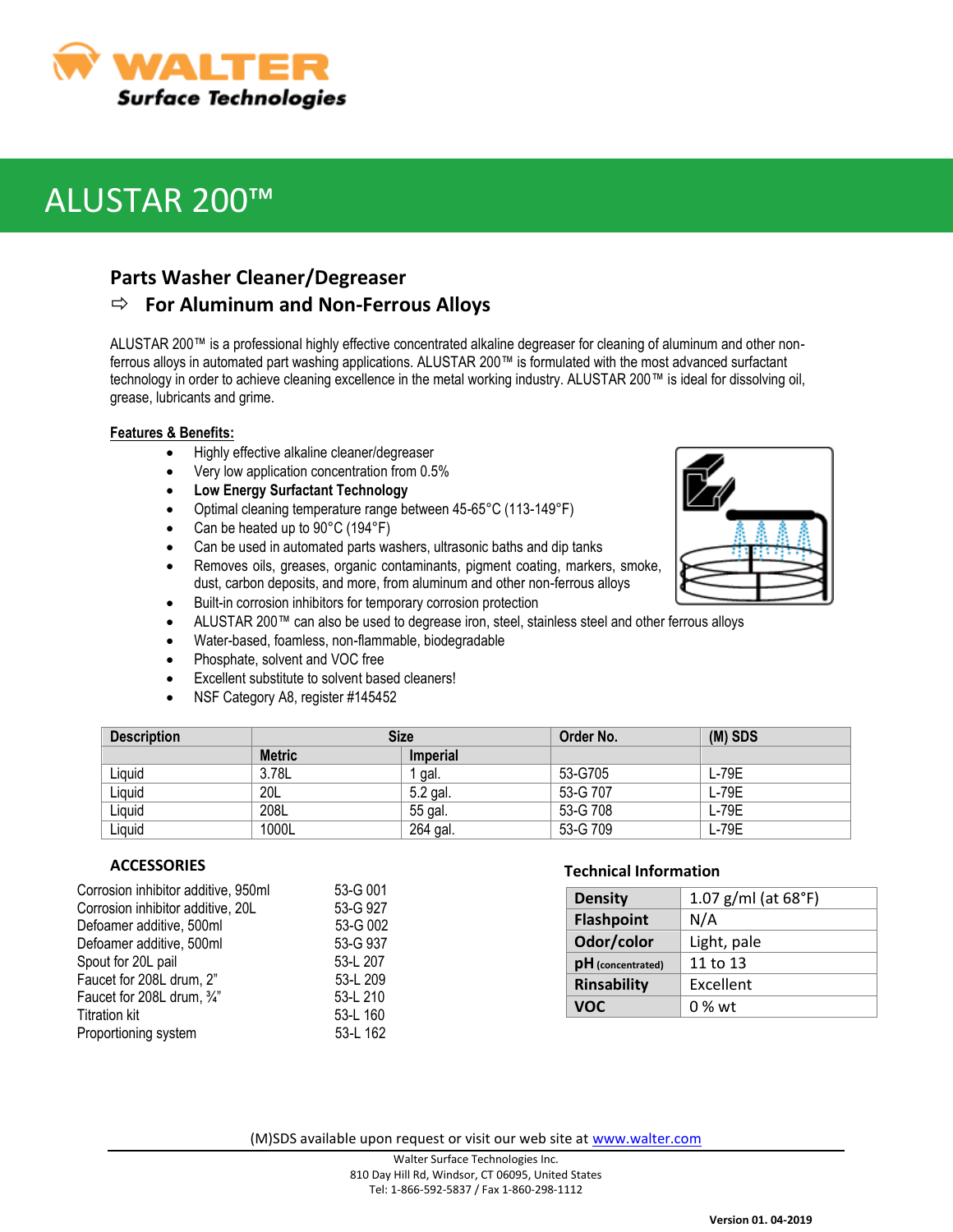

# ALUSTAR 200™

## **Parts Washer Cleaner/Degreaser For Aluminum and Non-Ferrous Alloys**

### **Application dilution chart:**

| Equipment     | <b>Dilution</b> | <b>Dilution %</b> | Application                           | <b>Material</b>                               |
|---------------|-----------------|-------------------|---------------------------------------|-----------------------------------------------|
|               | ratio           |                   |                                       |                                               |
| Automated     | $1:200 -$       | $0.5% -$          | Cleaning and degreasing of parts with | Aluminum, Galvanized Surfaces, Brass, Bronze, |
| Parts Washers | 1:5             | 20%               | light to heavy organic contaminants   | Copper, Non-Ferrous Metals, Steel, Stainless  |
|               |                 |                   |                                       | Steel, Plastic                                |
| Ultrasonic    | $1:200 -$       | $0.5% -$          | Removal of light to heavy organic     | Aluminum, Galvanized Surfaces, Brass, Bronze, |
| Baths         | 1:5             | 20%               | contaminants                          | Copper, Non-Ferrous Metals, Steel, Stainless  |
|               |                 |                   |                                       | Steel, Plastic                                |
| Dip Tanks     | $1:10 -$        | $10% -$           | Soaking of light and heavy organic    | Aluminum, Galvanized Surfaces, Brass, Bronze, |
|               | Pure            | Pure              | contaminants                          | Copper, Non-Ferrous Metals, Steel, Stainless  |
|               |                 |                   |                                       | Steel, Plastic                                |

|                   | <b>Dilution Chart</b>         |                                       |
|-------------------|-------------------------------|---------------------------------------|
| <b>Dilution %</b> | ml of cleaner/<br>1L of water | fl. oz. Of cleaner/<br>1 gal of water |
| 0.5%              | 5 <sub>ml</sub>               | 0,6 fl. oz.                           |
| 1%                | 10 <sub>ml</sub>              | 1,3 fl. oz.                           |
| 2%                | 20 <sub>ml</sub>              | 2,6 fl. oz.                           |
| 2,5%              | 25ml                          | 3,2 fl. oz.                           |
| 3,3%              | 33ml                          | 4,3 fl. oz.                           |
| 5%                | 50 <sub>ml</sub>              | 6,4 fl. oz.                           |
| 10%               | 100ml                         | 12,8 fl. oz.                          |
| 20%               | 200ml                         | 25,6 fl. oz.                          |
| 50%               | 500ml                         | 64 fl. oz.                            |
|                   |                               |                                       |

(M)SDS available upon request or visit our web site at [www.walter.com](http://www.walter.com/)